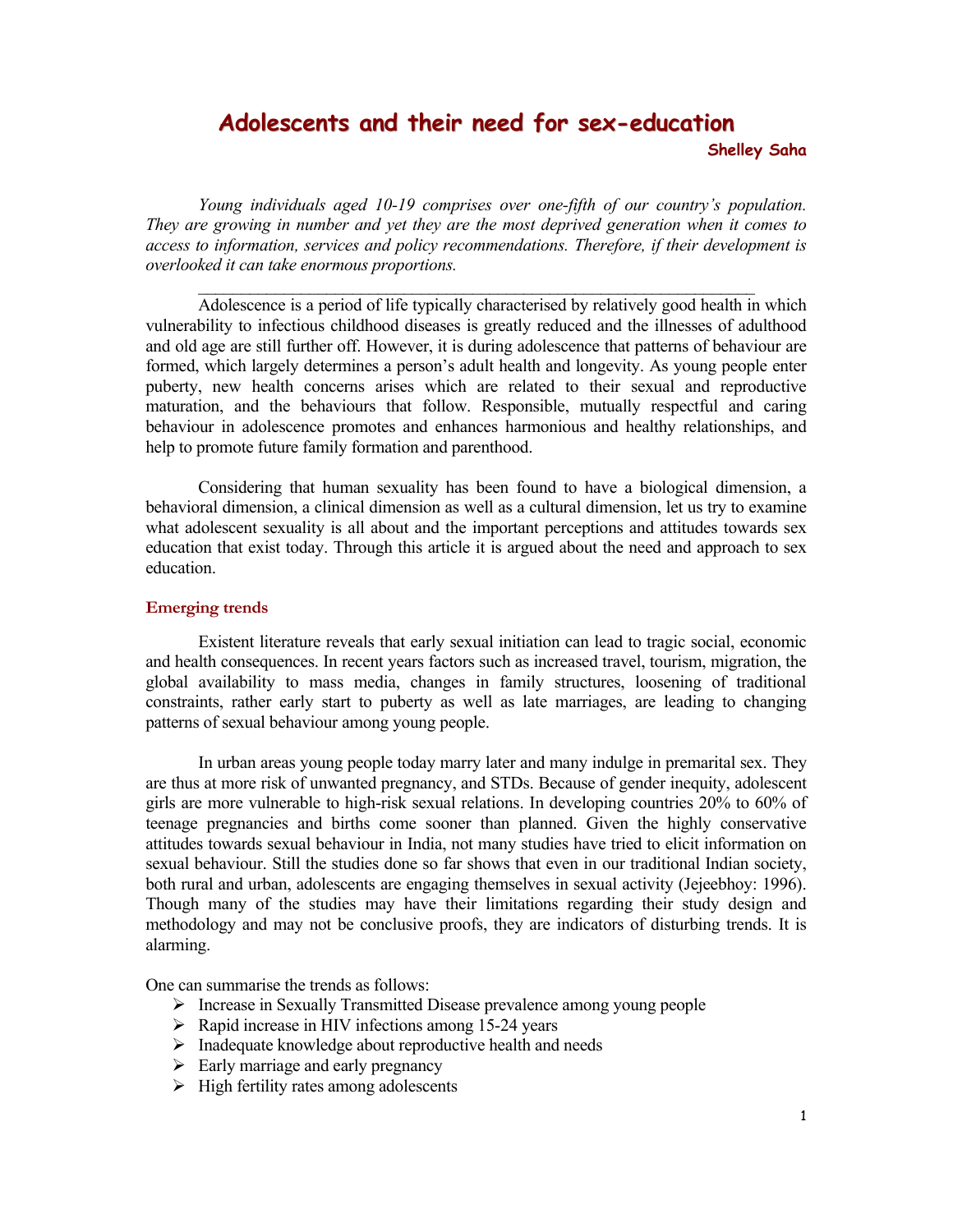$\triangleright$  Huge proportion of unwanted teenage pregnancy

## **Need for sex-education**

 Current information show that adolescents are inadequately informed regarding their own sexuality, physical well being and their health, the major source of information being the media and peers. Whatever knowledge they have is incomplete and confused. Low rate of educational attainments, limited sex education activities, and inhibited attitudes towards sex, attenuate this ignorance leading to unwanted pregnancy, illegal abortion, mortality and morbidity among young girls. Knowledge differs based on gender, education, and place of residence with uneducated rural girls having the least information. Interviews with boys and girls reveal an inherent gender bias in relations, and a double standard favouring boys prevails. In our societies, 'good' girls are not supposed to know about sex, thus forbidding girls from seeking information.

 A study conducted by Family Planning Association of India in 1991 among teenagers, showed that about one-fourth of the respondents expressed their acceptance of premarital sexual contact, indicative of the trends that are emerging in Indian society (FPAI: 1992). A survey done with 959 adolescent girls on the issues of sexuality shows that regardless of age and education all the subjects have expressed the need for the introduction of sexuality education into academic curriculum (Maitra, et.al: 1994). Another study in rural Maharashtra way back in 1989 conducted by SEARCH, reveals that nearly half of the unmarried girls had sexual intercourse, indicating the need to provide sexual health education even in the villages. The low social and economic status of women and girls in India and their high rates of illiteracy and ignorance about sex and reproductive physiology make them particularly vulnerable to STDs and RTIs. Early intervention by targeting adolescent girls with family life and sex education as well as programme to improve their self confidence and social status may be an effective way to safe guard their future health status (Bhende: 1994).

 Adolescents need the opportunity to express positive relationship and constructive behaviours and to learn skills and acquire knowledge. They need access to information, counseling and services that will help them to establish healthy relationships and protect them from unwanted pregnancy and STDs.

## **Attitude to sex-education**

 Sex-education and reproductive health programmes for young adults often face opposition but research has shown that these programmes do not lead to early sex or promiscuity. There is a constant debate going on amongst parents, policy makers and educators on whether or not one should teach young people about sex and reproduction in schools. On the contrary, it encourages individuals to respect the integrity of their own body and life and to have a better understanding of their responsibilities towards other people.

A large number of parents, politicians and the public prefer to take an impotent attitude towards unwanted sexual behaviour and are reluctant to shoulder the responsibility of providing sex education thus leaving the young ones to educate themselves. It is primarily because they are not comfortable with their own sexuality. Many teachers feel that they lack skill to impart sex education.

## **Content of sex – education:**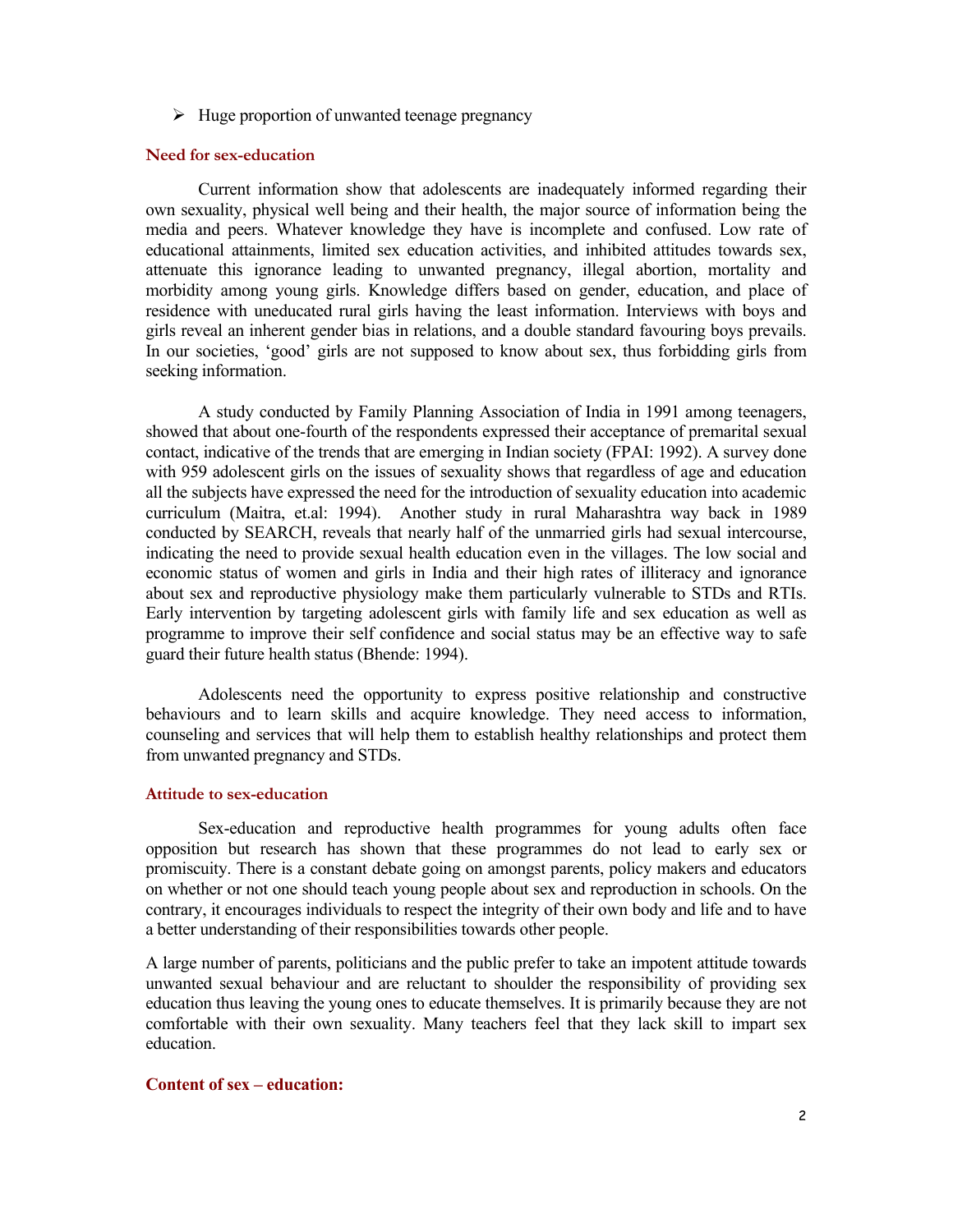The education system is also ambivalent about imparting sex education. Since 1994, Population Education has been introduced in the formal school system, but aspects of reproductive health and sexuality are missing. Sex education activities initiated by National Council of Educational Research and Training (NCERT) are euphemistically referred to as "adolescent" education, and are imparted not as a separate subject but as part of existing population education activities (Jejeebhoy: 1996).

 In recent years, the importance of sex education has been recognised to a great extent on account of the AIDS pandemic. Unfortunately, most sex education is mostly negative. It is about the hazards of casual sex, the shame of unmarried pregnancy and the dangers of acquiring HIV. It is very difficult to assess exactly what is happening in schools at present. There is a general debate about content of sex education programme. Some schools felt that some information about sexually transmitted diseases should be given and some others felt that no information about homosexuality or masturbation should be given. But the sex education should not confined only to AIDS awareness but should contain all aspects of sexuality, for example, reproductive physiology, psychological aspects during adolescence, menstruation, conception, infections, contraception, preparation for relationship, etc.

#### **Efforts made so far**

Orientation and training of adolescents and youths are being carried out by a number of institutions like Tata Institute of Social Sciences, Bombay Municipal Corporation, Government and clubs like Rotary and Lions. FPAI-SECRT (Family Planning Association of India-Sexuality Education, Counseling, Research and Training) have recently started a project on "Enhancing Sexual and Reproductive Health of Young Persons" with the main aim of extending information on issues related to human sexuality, sexual and reproductive health, marriage preparations, responsible parenthood, gender issues, contraception, prevention of STDs and also to develop peer group counselors. Through ICDS government is trying to reach out adolescent girls, though it is not implemented uniformly throughout the country. Therefore, in rural areas, health workers and teachers can be trained to impart this knowledge. There have also been attempts to establish hotline services to encourage young people to postpone sex.

 CHETANA an NGO in Ahmedabad, Gujarat, started to run Sexuality Education workshops in 1990 as a part of residential health camps for adolescents through an interactive manner using role plays, games, reading materials and small group discussions. The effort showed a positive change in many young people. Institute of Health management Pachod, another NGO in Maharashtra, has developed a one-year training manual for adolescent girls. A school in Gujarat placed letterboxes and the students were told to drop their queries and their anonymity was assured. Later a trained counselor answered their queries in pre-arranged group sessions. In roads can thus be made in culturally sensitive ways to address the reproductive health information needs of the adolescents. Their experiences can be sought to promote and protect the health of adolescents. But all these efforts are not adequate.

### **Efforts to be made**

 Through all these efforts short time success could be achieved but the question of long term success remains. Sex education should be an ongoing process, starting from childhood, thus laying the foundation of a healthy sexuality. Educational programmes must be proposed